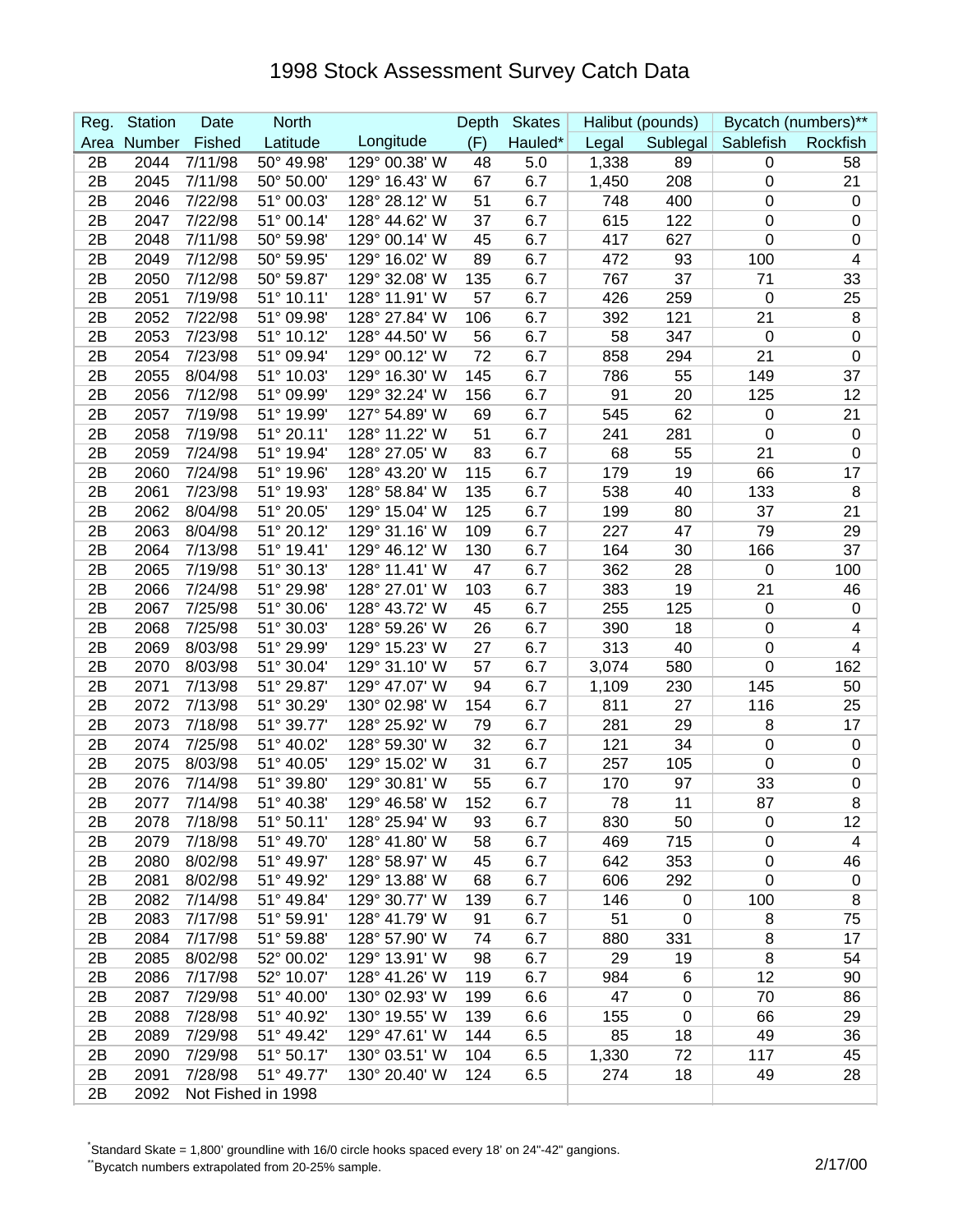## 1998 Stock Assessment Survey Catch Data

| Reg. | <b>Station</b> | Date    | <b>North</b> |               | Depth | <b>Skates</b> |             | Halibut (pounds) |                          | Bycatch (numbers)** |
|------|----------------|---------|--------------|---------------|-------|---------------|-------------|------------------|--------------------------|---------------------|
| Area | Number         | Fished  | Latitude     | Longitude     | (F)   | Hauled*       | Legal       | Sublegal         | Sablefish                | Rockfish            |
| 2B   | 2093           | 7/18/98 | 51° 50.12'   | 130° 51.87' W | 109   | 6.4           | 1,218       | 47               | 28                       | 320                 |
| 2B   | 2094           | 8/01/98 | 51° 60.00'   | 129° 29.88' W | 115   | 6.7           | 87          | 36               | 84                       | 40                  |
| 2B   | 2095           | 8/01/98 | 52° 00.00'   | 129° 47.23' W | 64    | 6.7           | 696         | 593              | 0                        | 21                  |
| 2B   | 2096           | 7/25/98 | 51° 59.83'   | 130° 03.18' W | 77    | 6.4           | 488         | 10               | 56                       | 4                   |
| 2B   | 2097           | 7/25/98 | 51° 59.72'   | 130° 19.12' W | 197   | 6.6           | $\mathbf 0$ | $\mathbf 0$      | 139                      | 0                   |
| 2B   | 2098           | 7/18/98 | 52° 00.13'   | 130° 34.81' W | 150   | 6.4           | 1,486       | 45               | 140                      | 0                   |
| 2B   | 2099           | 7/18/98 | 51° 59.76'   | 130° 51.84' W | 103   | 6.5           | 1,488       | 150              | 32                       | 4                   |
| 2B   | 2100           | 7/22/98 | 52° 09.92'   | 128° 56.78' W | 95    | 6.5           | 602         | 19               | 4                        | 259                 |
| 2B   | 2101           | 7/22/98 | 52° 09.73'   | 129° 14.09' W | 96    | 6.6           | 190         | 71               | 49                       | 16                  |
| 2B   | 2102           | 8/01/98 | 52° 09.96'   | 129° 30.22' W | 117   | 6.7           | 0           | $6\phantom{1}6$  | 17                       | 195                 |
| 2B   | 2103           | 7/23/98 | 52° 10.07'   | 129° 46.44' W | 114   | 6.6           | 51          | 8                | 29                       | 33                  |
| 2B   | 2104           | 7/24/98 | 52° 09.94'   | 130° 03.46' W | 97    | 6.4           | 481         | 166              | $\overline{\mathbf{4}}$  | 8                   |
| 2B   | 2105           | 7/25/98 | 52° 09.89'   | 130° 18.71' W | 223   | 6.6           | 0           | 10               | 98                       | 29                  |
| 2B   | 2106           | 7/17/98 | 52° 09.97'   | 130° 35.46' W | 110   | 6.5           | 1,181       | 59               | 77                       | 24                  |
| 2B   | 2107           | 7/17/98 | 52° 10.00'   | 130° 52.11' W | 127   | 6.6           | 445         | 45               | 37                       | 4                   |
| 2B   | 2108           | 7/22/98 | 52° 20.09'   | 129° 12.71' W | 77    | 6.4           | 380         | 18               | 8                        | 136                 |
| 2B   | 2109           | 7/23/98 | 52° 19.84'   | 129° 30.19' W | 98    | 6.5           | 418         | 60               | 20                       | 134                 |
| 2B   | 2110           | 7/23/98 | 52° 20.01'   | 129° 46.38' W | 118   | 6.5           | 545         | 117              | 20                       | 65                  |
| 2B   | 2111           | 7/24/98 | 52° 20.01'   | 130° 03.07' W | 130   | 6.7           | 811         | 59               | 21                       | 45                  |
| 2B   | 2112           | 7/24/98 | 52° 20.02'   | 130° 19.25' W | 198   | 6.5           | 361         | $\mathbf 0$      | 194                      | 36                  |
| 2B   | 2113           | 7/17/98 | 52° 20.24'   | 130° 34.90' W | 94    | 6.6           | 853         | 61               | 16                       | 12                  |
| 2B   | 2114           | 7/14/98 | 52° 20.06'   | 130° 52.03' W | 82    | 6.4           | 961         | 225              | 25                       | 4                   |
| 2B   | 2115           | 7/10/98 | 52° 29.89'   | 129° 30.27' W | 34    | 6.8           | 1,793       | 46               | $\mathbf 0$              | 30                  |
| 2B   | 2116           | 7/10/98 | 52° 29.43'   | 129° 45.67' W | 101   | 6.7           | 689         | 26               | 42                       | 79                  |
| 2B   | 2117           | 7/11/98 | 52° 29.84'   | 130° 01.90' W | 151   | 6.6           | 234         | 12               | 78                       | 57                  |
| 2B   | 2118           | 7/11/98 | 52° 29.81'   | 130° 18.75' W | 148   | 6.6           | 342         | $\boldsymbol{9}$ | 119                      | 41                  |
| 2B   | 2119           | 7/14/98 | 52° 30.02'   | 130° 34.92' W | 71    | 6.5           | 1,245       | 135              | 0                        | 61                  |
| 2B   | 2120           | 7/14/98 | 52° 29.88'   | 130° 51.76' W | 63    | 6.6           | 623         | 373              | $\mathbf 0$              | 8                   |
| 2B   | 2121           | 7/10/98 | 52° 40.17'   | 129° 46.36' W | 105   | 6.7           | 386         | 36               | 54                       | 108                 |
| 2B   | 2122           | 7/11/98 | 52° 40.08'   | 130° 02.61' W | 150   | 6.3           | 30          | 27               | 130                      | 20                  |
| 2B   | 2123           | 6/19/98 | 52° 39.97'   | 130° 18.99' W | 124   | 6.5           | 230         | $\boldsymbol{0}$ | 41                       | 57                  |
| 2B   | 2124           | 6/19/98 | 52° 39.78'   | 130° 35.00' W | 88    | 6.7           | 719         | 24               | 4                        | 25                  |
| 2B   | 2125           | 6/17/98 | 52° 49.85'   | 130° 02.28' W | 146   | 6.7           | 54          | $\boldsymbol{0}$ | 129                      | 21                  |
| 2B   | 2126           | 6/18/98 | 52° 49.86'   | 130° 19.54' W | 115   | 6.5           | 450         | $\mathbf 0$      | 61                       | 12                  |
| 2B   | 2127           | 6/17/98 | 53° 00.11'   | 129° 45.24' W | 127   | 6.7           | 143         | 6                | 71                       | 0                   |
| 2B   | 2128           | 6/17/98 | 53° 00.17'   | 130° 00.53' W | 106   | 6.6           | 124         | 0                | 17                       | 87                  |
| 2B   | 2129           | 7/12/98 | 52° 29.70'   | 131° 08.41' W | 44    | 6.4           | 223         | 9                | $\mathbf 0$              | 48                  |
| 2B   | 2130           | 7/13/98 | 52° 30.05'   | 131° 25.56' W | 72    | 6.5           | 1,016       | 10               | $\overline{\mathcal{A}}$ | 12                  |
| 2B   | 2131           | 6/20/98 | 52° 41.52'   | 130° 53.19' W | 49    | 6.6           | 309         | 169              | $\mathbf 0$              | $\boldsymbol{0}$    |
| 2B   | 2132           | 7/12/98 | 52° 39.98'   | 131° 08.23' W | 40    | 6.4           | 501         | 29               | 0                        | $\pmb{0}$           |
| 2B   | 2133           | 6/19/98 | 52° 49.91'   | 130° 35.86' W | 64    | 6.6           | 248         | 78               | $\pmb{0}$                | $\pmb{0}$           |
| 2B   | 2134           | 6/20/98 | 52° 50.13'   | 130° 52.75' W | 33    | 6.5           | 103         | 18               | $\mathbf 0$              | 0                   |
| 2B   | 2135           | 6/18/98 | 53° 00.16'   | 130° 18.11' W | 118   | 6.6           | 786         | 36               | 123                      | 21                  |
| 2B   | 2136           | 6/18/98 | 52° 59.95'   | 130° 35.30' W | 53    | 6.5           | 318         | 91               | 0                        | 0                   |
| 2B   | 2137           | 6/21/98 | 53° 09.86'   | 130° 17.82' W | 93    | 6.6           | 87          | 0                | 4                        | 21                  |
| 2B   | 2138           | 6/21/98 | 53° 09.89'   | 130° 35.14' W | 106   | 6.6           | 412         | $\overline{7}$   | 66                       | 57                  |
| 2B   | 2139           | 6/22/98 | 53° 10.00'   | 130° 51.96' W | 59    | 6.6           | 109         | 53               | $\mathbf 0$              | $\mathbf 0$         |
| 2B   | 2140           | 6/21/98 | 53° 20.11'   | 130° 17.93' W | 73    | 6.6           | 615         | 43               | 0                        | 4                   |
| 2B   | 2141           | 6/22/98 | 53° 19.89'   | 130° 34.73' W | 38    | 6.5           | 1,535       | 1072             | 0                        | 53                  |

\* Standard Skate = 1,800' groundline with 16/0 circle hooks spaced every 18' on 24"-42" gangions.

\*Bycatch numbers extrapolated from 20-25% sample. 2/17/00